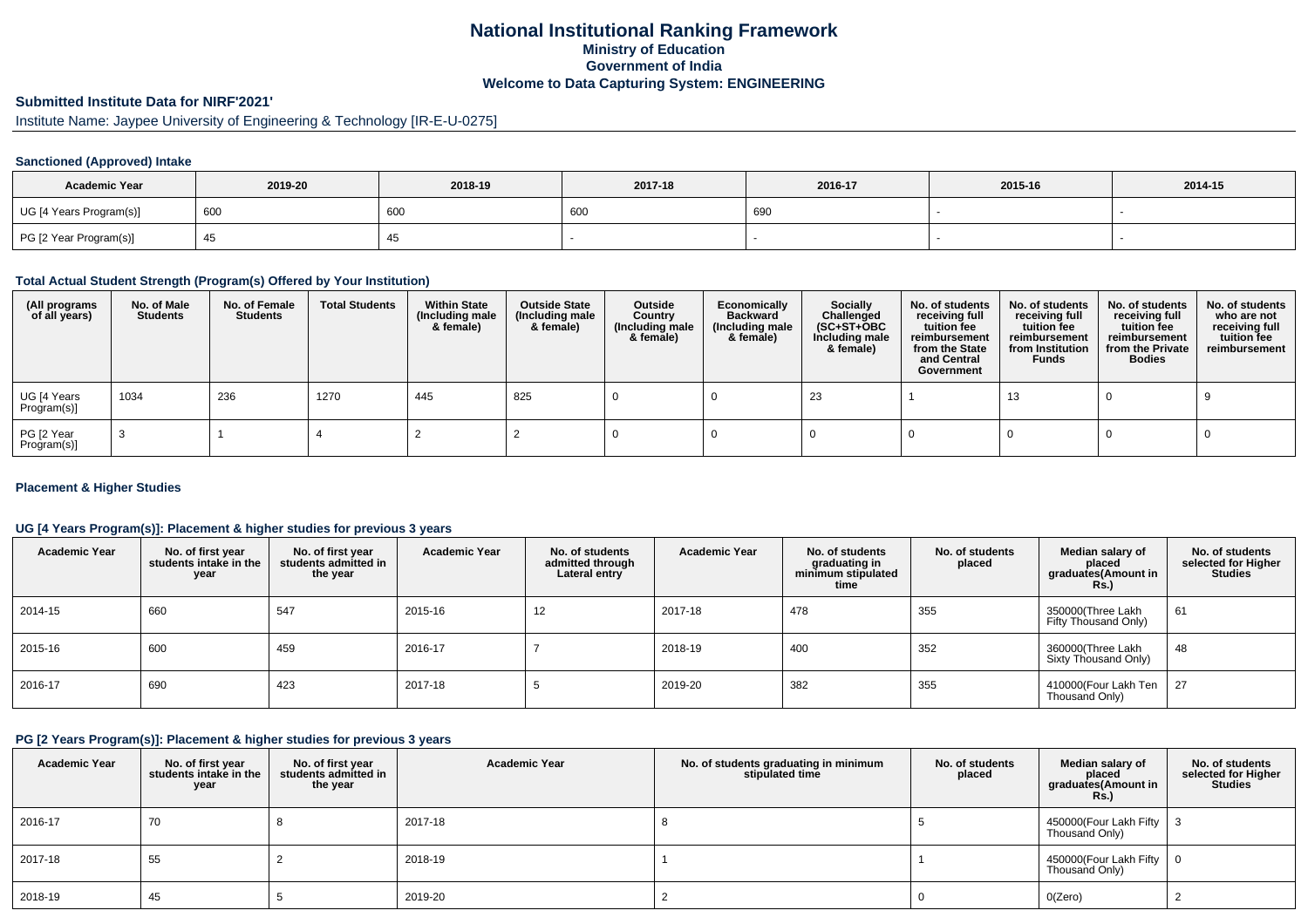#### **Ph.D Student Details**

| Ph.D (Student pursuing doctoral program till 2019-20 Students admitted in the academic year 2020-21 should not be entered here.) |         |                                                            |         |  |  |  |  |
|----------------------------------------------------------------------------------------------------------------------------------|---------|------------------------------------------------------------|---------|--|--|--|--|
| <b>Total Students</b>                                                                                                            |         |                                                            |         |  |  |  |  |
| Full Time                                                                                                                        |         | 34                                                         |         |  |  |  |  |
| Part Time                                                                                                                        |         |                                                            |         |  |  |  |  |
|                                                                                                                                  |         | No. of Ph.D students graduated (including Integrated Ph.D) |         |  |  |  |  |
|                                                                                                                                  | 2019-20 | 2018-19                                                    | 2017-18 |  |  |  |  |
| Full Time                                                                                                                        | 11      | 13                                                         |         |  |  |  |  |
| Part Time                                                                                                                        |         |                                                            |         |  |  |  |  |

### **Financial Resources: Utilised Amount for the Capital expenditure for previous 3 years**

| <b>Academic Year</b>                                                                                                                                                                      | 2019-20                                                                                              | 2018-19                                                                   | 2017-18                                                                           |  |  |  |  |  |  |  |
|-------------------------------------------------------------------------------------------------------------------------------------------------------------------------------------------|------------------------------------------------------------------------------------------------------|---------------------------------------------------------------------------|-----------------------------------------------------------------------------------|--|--|--|--|--|--|--|
|                                                                                                                                                                                           | <b>Utilised Amount</b>                                                                               | <b>Utilised Amount</b>                                                    | <b>Utilised Amount</b>                                                            |  |  |  |  |  |  |  |
|                                                                                                                                                                                           | Annual Capital Expenditure on Academic Activities and Resources (excluding expenditure on buildings) |                                                                           |                                                                                   |  |  |  |  |  |  |  |
| Library (Books, Journals and e-Resources only)                                                                                                                                            | 4418103 (Forty Four Lakh Eighteen Thousand One Hundred<br>and Three Only)                            | 4170308 (Forty One Lakh Seventy Thousand Three Hundred<br>and Eight Only) | 6059400 (Sixty Lakh Fifty Nine Thousand and Four Hundred<br>Only)                 |  |  |  |  |  |  |  |
| New Equipment and software for Laboratories                                                                                                                                               | 4324670 (Forty Three Lakh Twenty Four Thousand Six<br>Hundred and Seventy Only)                      | 3957083 (Thirty Nine Lakh Fifty Seven Thousand and Eighty<br>Three Only)  | 2961629 (Twenty Nine Lakh Sixty One Thousand Six Hundred<br>and Twenty Nine Only) |  |  |  |  |  |  |  |
| <b>Engineering Workshops</b>                                                                                                                                                              | 336763 (Three Lakh Thirty Six Thousand Seven Hundred and<br>Sixty Three Only)                        | 327911 (Three Lakh Twenty Seven Thousand Nine Hundred<br>Eleven Only)     | 491230 (Four Lakh Ninety One Thousand Two Hundred Thirty<br>Only)                 |  |  |  |  |  |  |  |
| Other expenditure on creation of Capital Assets (For setting up<br>classrooms, seminar hall, conference hall, library, Lab, Engq<br>workshops excluding expenditure on Land and Building) | 831504 (Eight Lakh Thirty One Thousand Five Hundred Four<br>Only)                                    | 792740 (Seven Lakh Ninety Two Thousand Seven Hundred<br>and Forty Only)   | 595806 (Five Lakh Ninety Five Thousand Eight Hundred and<br>Six Only)             |  |  |  |  |  |  |  |

### **Financial Resources: Utilised Amount for the Operational expenditure for previous 3 years**

| Academic Year                                                                                                                      | 2019-20                                                    | 2018-19                                                   | 2017-18                                                                                          |  |  |  |  |  |  |
|------------------------------------------------------------------------------------------------------------------------------------|------------------------------------------------------------|-----------------------------------------------------------|--------------------------------------------------------------------------------------------------|--|--|--|--|--|--|
|                                                                                                                                    | <b>Utilised Amount</b>                                     | <b>Utilised Amount</b>                                    | <b>Utilised Amount</b>                                                                           |  |  |  |  |  |  |
| <b>Annual Operational Expenditure</b>                                                                                              |                                                            |                                                           |                                                                                                  |  |  |  |  |  |  |
| Salaries (Teaching and Non Teaching staff)                                                                                         | 172505543 (Seventeen Crore Twenty Five Lakh Five           | 164602090 (Sixteen Crore Forty Six Lakh Two Thousand and  | 168500517 (Sixteen Crore Eighty Five Lakh Five Hundred and                                       |  |  |  |  |  |  |
|                                                                                                                                    | Thousand Five Hundred and Forty Three Only)                | Ninety Only)                                              | Seventeen Only)                                                                                  |  |  |  |  |  |  |
| Maintenance of Academic Infrastructure or consumables and                                                                          | 68498516 (Six Crore Eighty Four Lakh Ninety Eight Thousand | 81739051 (Eight Crore Seventeen Lakh Thirty Nine Thousand | 57984643 (Five Crore Seventy Nine Lakh Eighty Four<br>Thousand Six Hundred and Forty Three Only) |  |  |  |  |  |  |
| other running expenditures (excluding maintenance of hostels<br>and allied services, rent of the building, depreciation cost, etc) | Five Hundred Sixteen Only)                                 | and Fifty One Only)                                       |                                                                                                  |  |  |  |  |  |  |
| Seminars/Conferences/Workshops                                                                                                     | 459546 (Four Lakh Fifty Nine Thousand Five Hundred and     | 451844 (Four Lakh Fifty One Thousand Eight Hundred Forty  | 830135 (Eight Lakh Thirty Thousand One Hundred and Thirty                                        |  |  |  |  |  |  |
|                                                                                                                                    | Forty Six Only)                                            | Four Only)                                                | Five Only)                                                                                       |  |  |  |  |  |  |

**IPR**

| Calendar year            | 2019 | 2018 | 2017 |
|--------------------------|------|------|------|
| No. of Patents Published |      |      |      |
| No. of Patents Granted   |      |      |      |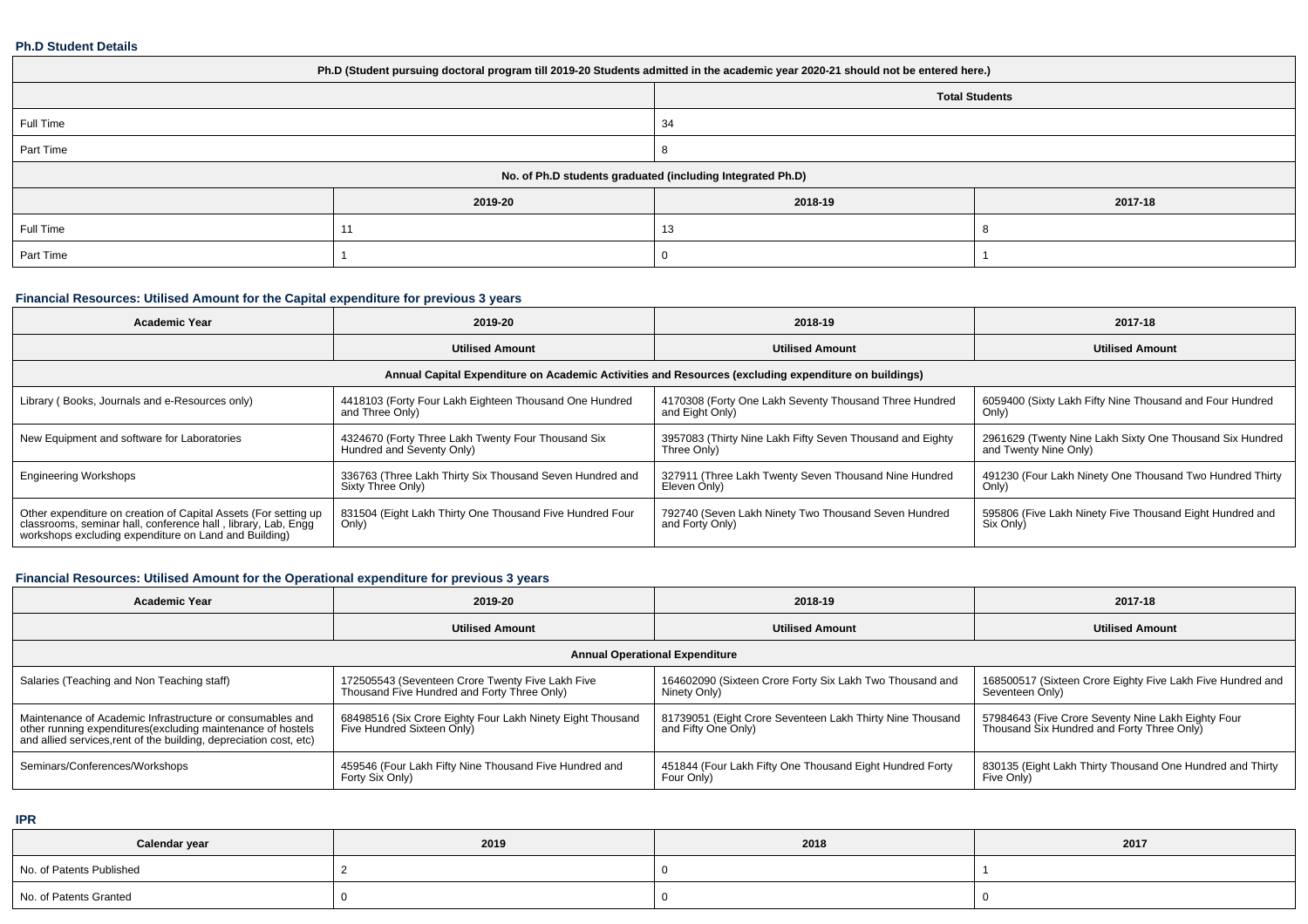### **Sponsored Research Details**

| <b>Financial Year</b>                    | 2019-20                                                                                       | 2018-19 | 2017-18                                                   |
|------------------------------------------|-----------------------------------------------------------------------------------------------|---------|-----------------------------------------------------------|
| Total no. of Sponsored Projects          |                                                                                               |         |                                                           |
| Total no. of Funding Agencies            |                                                                                               |         |                                                           |
| Total Amount Received (Amount in Rupees) | 402822                                                                                        | 922000  | 132865                                                    |
| Amount Received in Words                 | Four Lakh Two Thousand Eight Hundred and Twenty Two Only   Nine Lakh Twenty Two Thousand Only |         | One Lakh Thirty Two Thousand Eight Hundred and Sixty Five |

### **Consultancy Project Details**

| <b>Financial Year</b>                    | 2019-20                                         | 2018-19                                             | 2017-18                                               |
|------------------------------------------|-------------------------------------------------|-----------------------------------------------------|-------------------------------------------------------|
| Total no. of Consultancy Projects        |                                                 |                                                     | 15                                                    |
| Total no. of Client Organizations        |                                                 |                                                     | 10                                                    |
| Total Amount Received (Amount in Rupees) | 209411                                          | 17877                                               | 405726                                                |
| Amount Received in Words                 | Two Lakh Nine Thousand Four Hundred Eleven Only | Seventeen Thousand Eight Hundred Seventy Seven Only | Four Lakh Five Thousand Seven Hundred Twenty Six Only |

### **PCS Facilities: Facilities of physically challenged students**

| 1. Do your institution buildings have Lifts/Ramps?                                                                                                        | Yes, more than 80% of the buildings |
|-----------------------------------------------------------------------------------------------------------------------------------------------------------|-------------------------------------|
| 2. Do your institution have provision for walking aids, includingwheelchairs and transportation from one building to another for<br>handicapped students? | Yes                                 |
| 3. Do your institution buildings have specially designed toilets for handicapped students?                                                                | Yes, more than 40% of the buildings |

### **Faculty Details**

| Srno           | <b>Name</b>                               | Age | Designation                                         | Gender | Qualification | <b>Experience (In</b><br>Months) | <b>Is Associated</b><br><b>Last Year</b> | Currently<br>working with<br>institution? | <b>Joining Date</b> | <b>Leaving Date</b>      | <b>Association type</b> |
|----------------|-------------------------------------------|-----|-----------------------------------------------------|--------|---------------|----------------------------------|------------------------------------------|-------------------------------------------|---------------------|--------------------------|-------------------------|
|                | RAJESH KUMAR<br>VISHWAKARMA               | 44  | Assistant<br>Professor                              | Male   | Ph.D          | 200                              | Yes                                      | Yes                                       | 08-08-2007          | $\sim$                   | Regular                 |
| 2              | <b>AMIT KUMAR</b><br>SRIVASTAVA           | 36  | Assistant<br>Professor                              | Male   | M.Tech        | 155                              | Yes                                      | Yes                                       | 02-07-2012          | $\sim$                   | Regular                 |
| 3              | YASHWANT<br><b>KUMAR MODI</b>             | 44  | Assistant<br>Professor                              | Male   | Ph.D          | 220                              | Yes                                      | Yes                                       | 01-09-2009          | $\overline{\phantom{a}}$ | Regular                 |
| $\overline{4}$ | <b>JSPRAI</b>                             | 68  | Dean / Principal /<br>Director / Vice<br>Chancellor | Male   | Ph.D          | 528                              | Yes                                      | Yes                                       | 17-11-2016          | $\overline{\phantom{a}}$ | Regular                 |
| 5              | <b>DEEPSHIKHA</b><br><b>TIWARI PANDEY</b> | 37  | Assistant<br>Professor                              | Female | Ph.D          | 140                              | <b>No</b>                                | No                                        | 24-07-2009          | 30-05-2018               | Regular                 |
| 6              | SANAT<br>AGRAWAL                          | 55  | Professor                                           | Male   | Ph.D          | 157                              | No                                       | No                                        | 07-07-2009          | 31-05-2018               | Regular                 |
| $\overline{7}$ | SHEKHAR SINGH                             | 36  | Assistant<br>Professor                              | Male   | Ph.D          | 168                              | Yes                                      | Yes                                       | 02-08-2010          | $\sim$                   | Regular                 |
| 8              | <b>SUBODH KUMAR</b><br>SINGHAL            | 39  | Assistant<br>Professor                              | Male   | Ph.D          | 165                              | Yes                                      | Yes                                       | 08-03-2007          | $\sim$                   | Regular                 |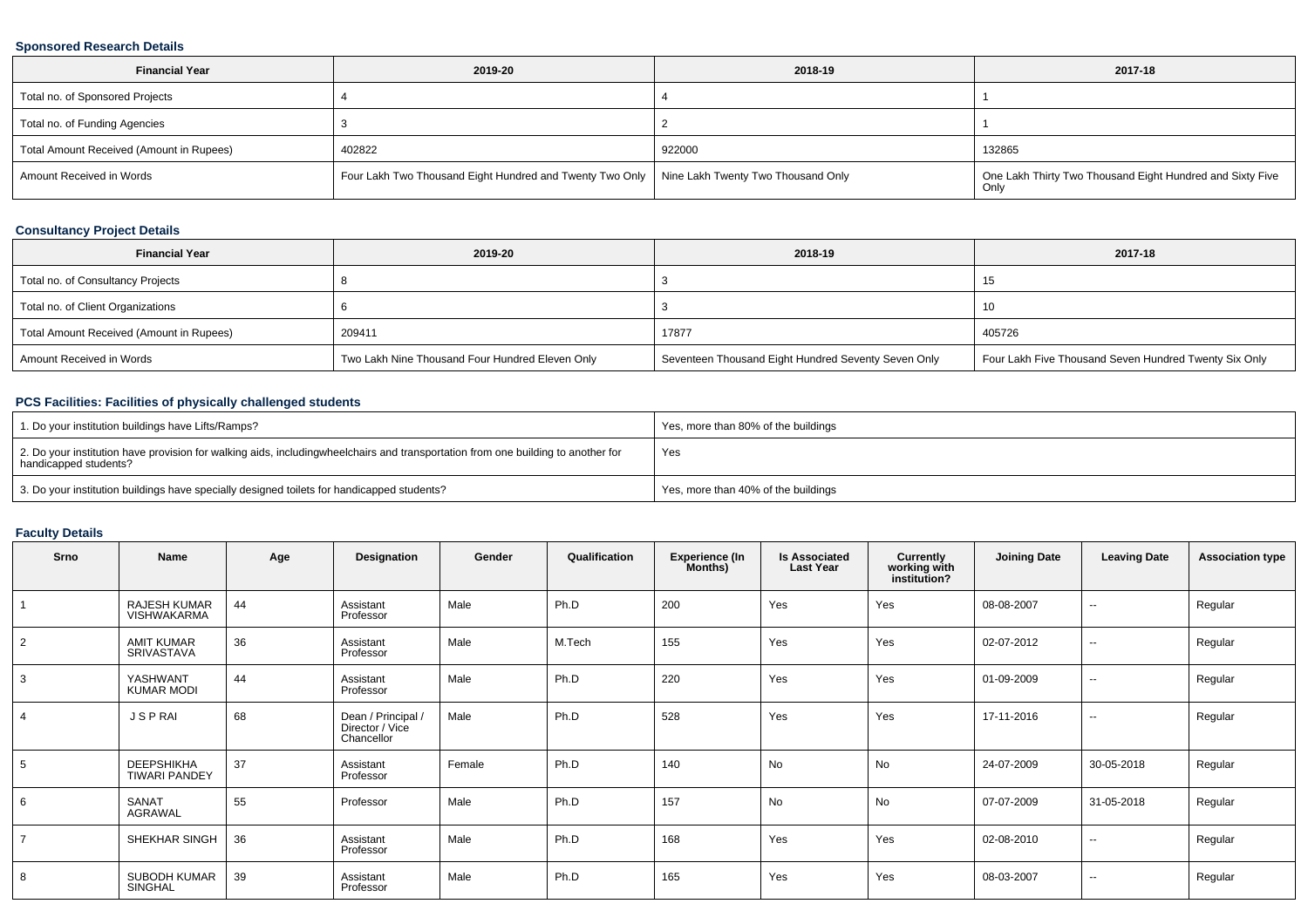| 9  | <b>RASHMI TYAGI</b>                   | 50 | Associate<br>Professor | Female | Ph.D   | 167            | Yes | Yes | 06-07-2006 | $\overline{\phantom{a}}$ | Regular |
|----|---------------------------------------|----|------------------------|--------|--------|----------------|-----|-----|------------|--------------------------|---------|
| 10 | <b>ROHIT MISHRA</b>                   | 32 | Assistant<br>Professor | Male   | M.Tech | 94             | Yes | Yes | 16-01-2015 | --                       | Regular |
| 11 | <b>B K MOHANTY</b>                    | 53 | Professor              | Male   | Ph.D   | 309            | No  | No  | 21-08-2003 | 30-06-2018               | Regular |
| 12 | NEELESH<br>KUMAR JAIN                 | 39 | Assistant<br>Professor | Male   | Ph.D   | 202            | Yes | Yes | 06-07-2011 | $\overline{\phantom{a}}$ | Regular |
| 13 | <b>BHAGAT SINGH</b>                   | 43 | Assistant<br>Professor | Male   | Ph.D   | 234            | Yes | Yes | 04-07-2013 | $\overline{\phantom{a}}$ | Regular |
| 14 | <b>BABITA TIWARI</b>                  | 42 | Assistant<br>Professor | Female | M.Tech | 226            | Yes | Yes | 20-08-2007 | $\overline{\phantom{a}}$ | Regular |
| 15 | YOGESH IYER<br><b>MURTHY</b>          | 40 | Assistant<br>Professor | Male   | M.E.   | 202            | Yes | Yes | 03-08-2015 | $\overline{\phantom{a}}$ | Regular |
| 16 | NEERAJ JAIN                           | 43 | Assistant<br>Professor | Male   | M.A    | 223            | Yes | Yes | 10-07-2010 | $\overline{\phantom{a}}$ | Regular |
| 17 | <b>RATNESH</b><br><b>LITORIYA</b>     | 37 | Assistant<br>Professor | Male   | Ph.D   | 181            | Yes | Yes | 05-08-2008 | $\overline{\phantom{a}}$ | Regular |
| 18 | SHIVA SHANKAR                         | 33 | Assistant<br>Professor | Male   | M.Tech | 79             | No  | No  | 15-12-2011 | 01-01-2018               | Regular |
| 19 | <b>RACHNA</b><br><b>CHATURVEDI</b>    | 46 | Assistant<br>Professor | Female | Ph.D   | 246            | Yes | Yes | 01-07-2013 | $\overline{\phantom{a}}$ | Regular |
| 20 | <b>RAVINDRA</b><br><b>KUMAR SINGH</b> | 42 | Assistant<br>Professor | Male   | Ph.D   | 175            | Yes | Yes | 07-07-2010 | $\overline{\phantom{a}}$ | Regular |
| 21 | <b>ARUN KUMAR</b><br><b>PANDEY</b>    | 44 | Assistant<br>Professor | Male   | Ph.D   | 181            | No  | No  | 08-07-2013 | 09-12-2017               | Regular |
| 22 | KAMINI BHASIN                         | 37 | Assistant<br>Professor | Female | Ph.D   | 168            | Yes | Yes | 12-03-2013 | $\overline{\phantom{a}}$ | Regular |
| 23 | <b>HARIKESH</b><br><b>SINGH</b>       | 38 | Assistant<br>Professor | Male   | Ph.D   | 143            | No  | No  | 16-08-2007 | 08-12-2018               | Regular |
| 24 | <b>RAJEEV</b><br>SRIVASTAVA           | 48 | Associate<br>Professor | Male   | Ph.D   | 312            | No  | No  | 05-08-2006 | 31-10-2017               | Regular |
| 25 | <b>POONAM</b><br>MANDRE               | 26 | Assistant<br>Professor | Female | M.Tech | $\overline{2}$ | No  | No  | 09-07-2018 | 27-09-2018               | Regular |
| 26 | <b>DEEPAK</b><br><b>SHARMA</b>        | 39 | Assistant<br>Professor | Male   | Ph.D   | 166            | Yes | Yes | 23-07-2007 | $\overline{\phantom{a}}$ | Regular |
| 27 | <b>KAUSHAL</b><br><b>NARESH GUPTA</b> | 45 | Assistant<br>Professor | Male   | Ph.D   | 210            | Yes | Yes | 25-08-2005 | $\overline{\phantom{a}}$ | Regular |
| 28 | <b>MANOJ DUBEY</b>                    | 58 | Assistant<br>Professor | Male   | M.E.   | 326            | Yes | Yes | 01-04-2015 | ۰.                       | Regular |
| 29 | <b>RAVI KUMAR</b>                     | 40 | Assistant<br>Professor | Male   | Ph.D   | 203            | Yes | Yes | 20-08-2005 | $\overline{\phantom{a}}$ | Regular |
| 30 | <b>AMIT KELOTRA</b>                   | 31 | Assistant<br>Professor | Male   | M.Tech | 95             | Yes | Yes | 04-01-2016 | ۰.                       | Regular |
| 31 | DHANANJAY R<br><b>MISHRA</b>          | 40 | Assistant<br>Professor | Male   | Ph.D   | 190            | Yes | Yes | 04-07-2012 | ۰.                       | Regular |
| 32 | DIVYA JAIN                            | 40 | Assistant<br>Professor | Female | Ph.D   | 137            | Yes | Yes | 13-01-2014 | $\overline{\phantom{a}}$ | Regular |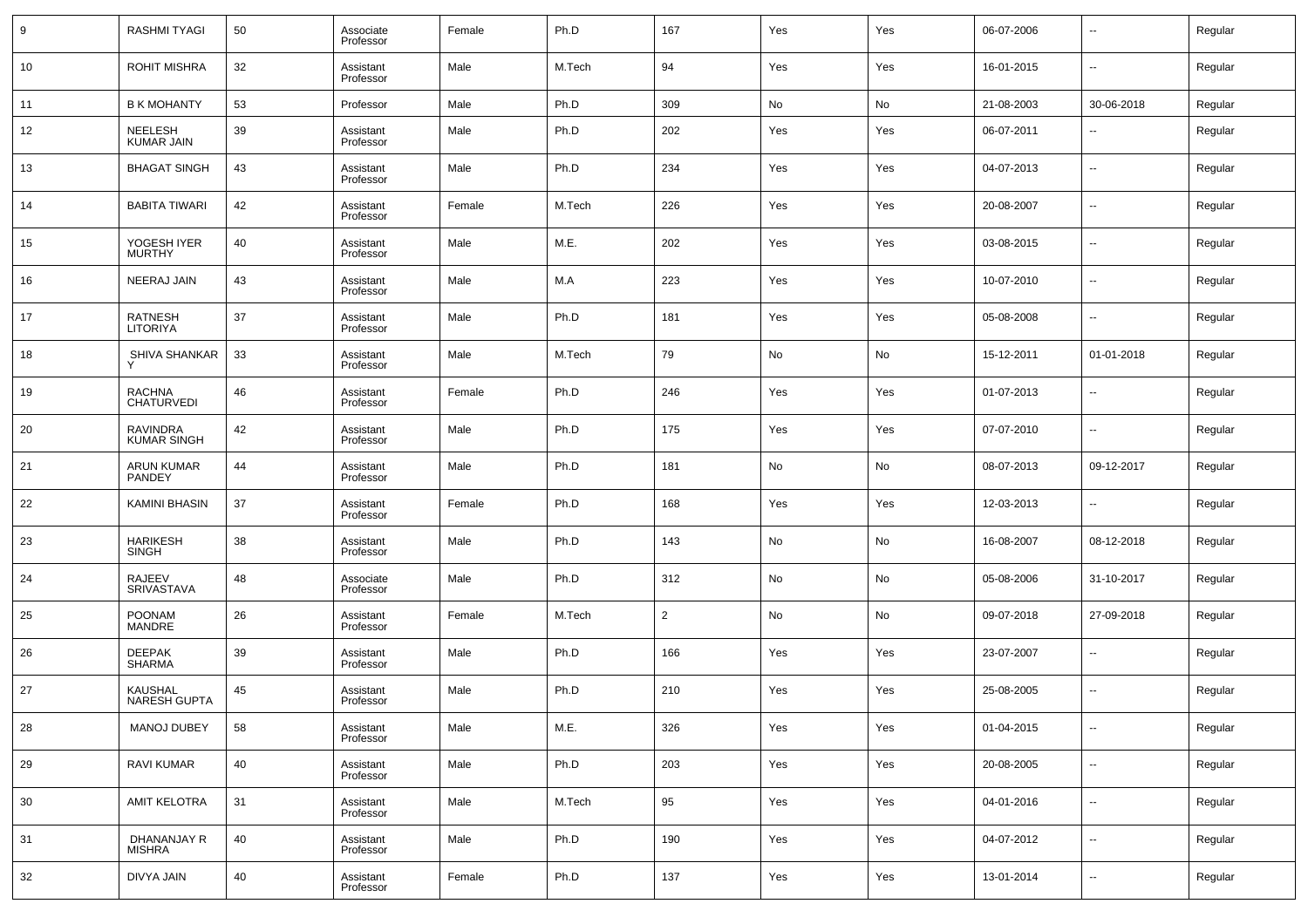| 33 | SHISHIR KUMAR                               | 47 | Dean / Principal /<br>Director / Vice<br>Chancellor | Male   | Ph.D   | 249 | Yes | Yes | 28-07-2005 | --         | Regular                |
|----|---------------------------------------------|----|-----------------------------------------------------|--------|--------|-----|-----|-----|------------|------------|------------------------|
| 34 | <b>SUMIT GANDHI</b>                         | 42 | Associate<br>Professor                              | Male   | Ph.D   | 169 | Yes | Yes | 03-07-2006 | --         | Regular                |
| 35 | <b>MANISH KUMAR</b><br>PATIDAR              | 40 | Assistant<br>Professor                              | Male   | Ph.D   | 176 | Yes | Yes | 15-01-2007 | --         | Regular                |
| 36 | <b>GOVIND KUMAR</b><br>AGARWAL              | 59 | Associate<br>Professor                              | Male   | Ph.D   | 251 | No  | No  | 13-01-2006 | 17-12-2018 | Regular                |
| 37 | PANKAJ GUPTA                                | 32 | Assistant<br>Professor                              | Male   | M.Tech | 84  | Yes | Yes | 16-01-2015 | --         | Regular                |
| 38 | <b>SUBAS</b><br><b>CHANDRA DASH</b>         | 40 | Assistant<br>Professor                              | Male   | Ph.D   | 103 | Yes | Yes | 02-01-2012 | --         | Regular                |
| 39 | <b>SATYENDRA</b><br><b>SINGH</b><br>CHOUHAN | 32 | Assistant<br>Professor                              | Male   | Ph.D   | 17  | No  | No  | 18-07-2017 | 03-01-2018 | Regular                |
| 40 | NILESHKUMAR<br><b>R PATEL</b>               | 39 | Assistant<br>Professor                              | Male   | Ph.D   | 187 | Yes | Yes | 19-07-2010 | --         | Regular                |
| 41 | <b>GAVENDRA</b><br><b>NORKEY</b>            | 45 | Assistant<br>Professor                              | Male   | Ph.D   | 173 | No  | No  | 08-01-2007 | 26-05-2018 | Regular                |
| 42 | ANURAG<br><b>MAHAJAN</b>                    | 44 | Assistant<br>Professor                              | Male   | Ph.D   | 184 | No  | No  | 16-01-2008 | 16-12-2017 | Regular                |
| 43 | AMIYA KUMAR<br><b>SAHOO</b>                 | 37 | Assistant<br>Professor                              | Male   | M.Tech | 118 | Yes | Yes | 01-09-2011 | --         | Regular                |
| 44 | NEERAJ KUMAR<br>RATHORE                     | 36 | Assistant<br>Professor                              | Male   | Ph.D   | 156 | No  | No  | 11-03-2010 | 09-10-2018 | Regular                |
| 45 | TAMANNA<br><b>AGARWAL</b>                   | 32 | Assistant<br>Professor                              | Female | MBA    | 84  | No  | No  | 06-07-2011 | 30-06-2018 | Regular                |
| 46 | <b>VIPIN KUMAR</b><br><b>TYAGI</b>          | 50 | Professor                                           | Male   | Ph.D   | 289 | Yes | Yes | 01-07-2011 | --         | Regular                |
| 47 | V S BABU                                    | 47 | Assistant<br>Professor                              | Male   | Ph.D   | 239 | Yes | Yes | 29-06-2006 | --         | Regular                |
| 48 | RAJNEESH ATRE                               | 44 | Assistant<br>Professor                              | Male   | Ph.D   | 173 | Yes | Yes | 02-01-2007 | --         | Regular                |
| 49 | <b>SHEFALI</b><br><b>SHARMA</b>             | 43 | Assistant<br>Professor                              | Female | Ph.D   | 218 | Yes | Yes | 01-07-2009 | --         | Regular                |
| 50 | <b>SUNIL KUMAR</b><br>SRIVASTAVA            | 44 | Assistant<br>Professor                              | Male   | Ph.D   | 182 | Yes | Yes | 02-07-2008 | --         | Regular                |
| 51 | HRADYESH<br>KUMAR MISHRA                    | 45 | Assistant<br>Professor                              | Male   | Ph.D   | 200 | No  | No  | 01-07-2009 | 09-12-2017 | Regular                |
| 52 | PRAMOD KUMAR<br><b>MISHRA</b>               | 69 | Professor                                           | Male   | Ph.D   | 484 | Yes | No  | 01-07-2019 | 03-01-2020 | Adhoc /<br>Contractual |
| 53 | PARTHA<br>SARATHY<br><b>BANERJEE</b>        | 39 | Assistant<br>Professor                              | Male   | M.Tech | 183 | Yes | Yes | 04-09-2006 | $\sim$     | Regular                |
| 54 | ABHISHEK<br><b>VERMA</b>                    | 32 | Assistant<br>Professor                              | Male   | M.Tech | 105 | Yes | Yes | 05-01-2015 | н.         | Regular                |
| 55 | SANDEEP ARYA                                | 37 | Assistant<br>Professor                              | Male   | Ph.D   | 133 | Yes | Yes | 26-06-2009 | ш,         | Regular                |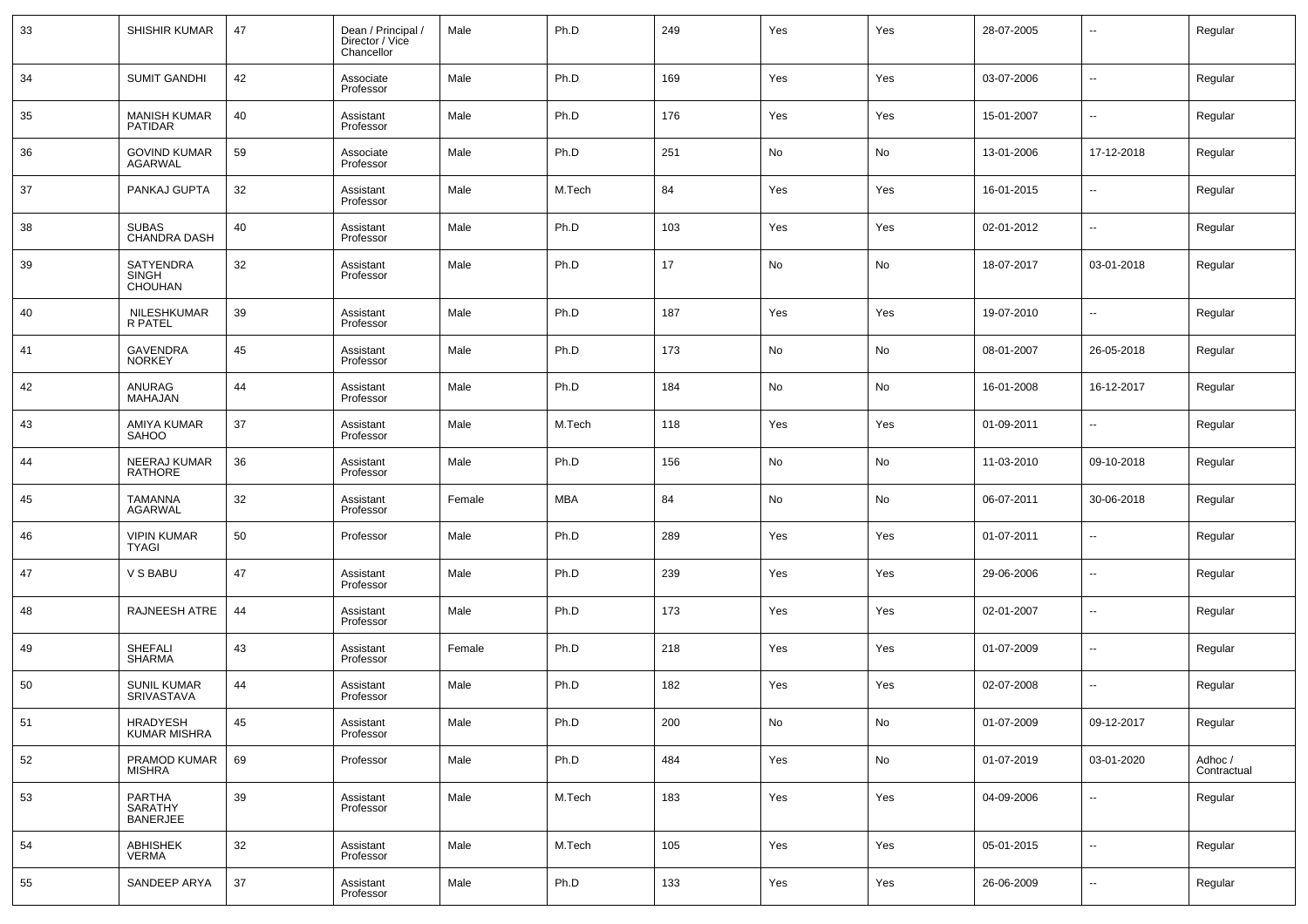| 56 | RISHIKA<br>CHAUHAN                  | 32 | Assistant<br>Professor | Female | M.Tech | 109 | Yes | Yes | 08-07-2011 | $\overline{\phantom{a}}$ | Regular |
|----|-------------------------------------|----|------------------------|--------|--------|-----|-----|-----|------------|--------------------------|---------|
| 57 | SAMAIYA NITIN<br><b>KUMAR</b>       | 43 | Associate<br>Professor | Male   | Ph.D   | 177 | Yes | Yes | 01-06-2006 | --                       | Regular |
| 58 | ANUJ KUMAR                          | 46 | Professor              | Male   | Ph.D   | 218 | No  | No  | 01-08-2003 | 01-01-2018               | Regular |
| 59 | <b>GAURAV</b><br>SAXENA             | 39 | Assistant<br>Professor | Male   | M.Tech | 189 | Yes | Yes | 10-07-2008 | $\overline{\phantom{a}}$ | Regular |
| 60 | SIYARAM<br>PANDEY                   | 56 | Assistant<br>Professor | Male   | Ph.D   | 262 | No  | No  | 19-01-2006 | 23-12-2017               | Regular |
| 61 | SAKUNTALA<br>NAHAK                  | 30 | Assistant<br>Professor | Female | M.Tech | 52  | No  | No  | 07-08-2015 | 28-05-2018               | Regular |
| 62 | RAHUL<br><b>PACHAURI</b>            | 45 | Assistant<br>Professor | Male   | Ph.D   | 250 | Yes | Yes | 15-01-2007 | $\overline{\phantom{a}}$ | Regular |
| 63 | PRAMOD<br>KUMAR SINGH               | 63 | Professor              | Male   | Ph.D   | 448 | Yes | Yes | 22-01-2008 | $\overline{\phantom{a}}$ | Regular |
| 64 | <b>KEDARI LAL</b><br><b>DHAKER</b>  | 36 | Assistant<br>Professor | Male   | M.E.   | 143 | Yes | Yes | 09-07-2013 | $\overline{\phantom{a}}$ | Regular |
| 65 | JITENDRA<br><b>RAGHUWANSHI</b>      | 38 | Assistant<br>Professor | Male   | M.Tech | 165 | Yes | Yes | 01-07-2013 | $\overline{\phantom{a}}$ | Regular |
| 66 | <b>BALI RAM</b><br><b>GUPTA</b>     | 39 | Assistant<br>Professor | Male   | Ph.D   | 174 | Yes | Yes | 30-06-2010 | $\overline{\phantom{a}}$ | Regular |
| 67 | <b>JITENDRA</b><br><b>KANUNGO</b>   | 42 | Assistant<br>Professor | Male   | Ph.D   | 188 | Yes | Yes | 01-07-2013 | $\overline{\phantom{a}}$ | Regular |
| 68 | PANKAJ DUMKA                        | 34 | Assistant<br>Professor | Male   | M.Tech | 109 | Yes | Yes | 08-07-2011 | $\overline{\phantom{a}}$ | Regular |
| 69 | <b>DINESH KUMAR</b><br><b>VERMA</b> | 39 | Assistant<br>Professor | Male   | Ph.D   | 167 | Yes | Yes | 08-03-2007 | $\overline{\phantom{a}}$ | Regular |
| 70 | SHRINARAYAN<br>YADAV                | 32 | Assistant<br>Professor | Male   | M.Tech | 70  | Yes | Yes | 31-07-2015 | $\overline{\phantom{a}}$ | Regular |
| 71 | ABHISHEK<br><b>SHUKLA</b>           | 38 | Assistant<br>Professor | Male   | Ph.D   | 191 | Yes | Yes | 26-08-2009 | $\overline{\phantom{a}}$ | Regular |
| 72 | <b>AMIT RATHI</b>                   | 41 | Assistant<br>Professor | Male   | Ph.D   | 202 | Yes | Yes | 08-07-2006 | $\overline{\phantom{a}}$ | Regular |
| 73 | <b>KRISHNA</b><br><b>MURARI</b>     | 41 | Assistant<br>Professor | Male   | M.Tech | 146 | No  | No  | 17-10-2005 | 20-01-2018               | Regular |
| 74 | <b>SANTOSH M</b><br><b>BOBADE</b>   | 47 | Assistant<br>Professor | Male   | Ph.D   | 149 | Yes | Yes | 09-08-2011 | $\overline{\phantom{a}}$ | Regular |
| 75 | NARENDRA<br><b>SINGH</b>            | 43 | Associate<br>Professor | Male   | Ph.D   | 192 | Yes | Yes | 13-08-2004 | ۰.                       | Regular |
| 76 | KUNJ BIHARI<br><b>MEENA</b>         | 32 | Assistant<br>Professor | Male   | M.Tech | 85  | Yes | Yes | 02-07-2013 | $\overline{\phantom{a}}$ | Regular |
| 77 | <b>AMIT SHARMA</b>                  | 39 | Assistant<br>Professor | Male   | Ph.D   | 136 | Yes | Yes | 04-07-2013 | ۰.                       | Regular |
| 78 | <b>AJAY KUMAR</b>                   | 42 | Assistant<br>Professor | Male   | Ph.D   | 187 | Yes | Yes | 16-01-2006 | ۰.                       | Regular |
| 79 | ANUJ KUMAR<br>YADAV                 | 32 | Assistant<br>Professor | Male   | M.Tech | 66  | No  | No  | 09-07-2012 | 01-01-2018               | Regular |